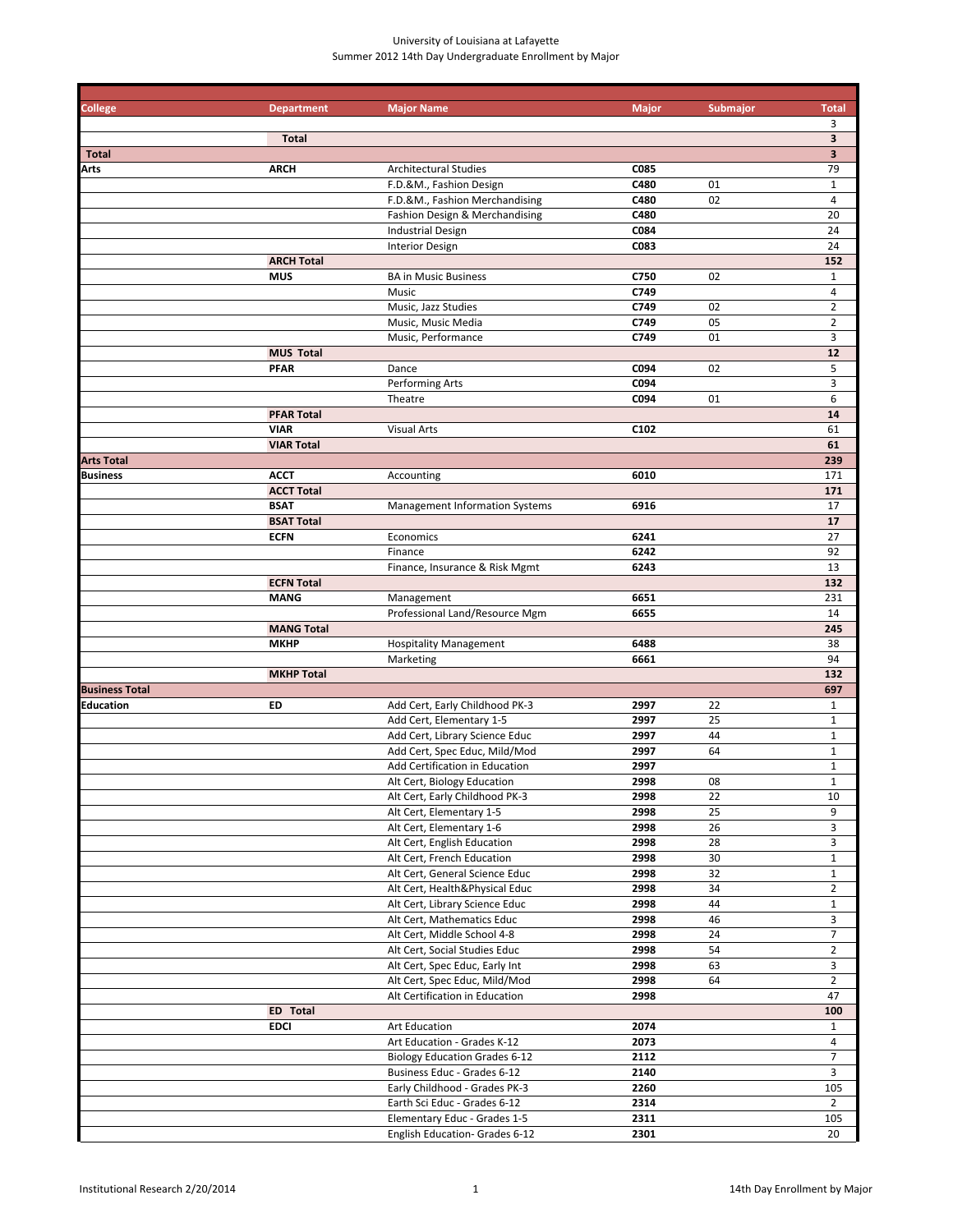#### University of Louisiana at Lafayette Summer 2012 14th Day Undergraduate Enrollment by Major

|                              |                                  | General Science Educ - Gr 6-12                             | 2316         |          | $\mathbf{1}$       |
|------------------------------|----------------------------------|------------------------------------------------------------|--------------|----------|--------------------|
|                              |                                  | Instrumental Music Ed- Gr K-12                             | 2744         |          | 5                  |
|                              |                                  | Mathematics Educ - Grades 6-12                             | 2670         |          | 11                 |
|                              |                                  | Middle School - Grades 4-8                                 | 2265         |          | 24                 |
|                              |                                  | Music Educ, Instrumental                                   | 2373         | 48       | $\mathbf{1}$       |
|                              |                                  | SCED, Biology Education                                    | 2377         | 08       | $\mathbf{1}$       |
|                              |                                  | <b>SCED, Business Education</b>                            | 2377         | 11       | $\overline{2}$     |
|                              |                                  | SCED, Chemistry Education                                  | 2377         | 14       | $\mathbf{1}$       |
|                              |                                  | SCED, English Education                                    | 2377         | 28       | 20                 |
|                              |                                  | <b>SCED, Mathematics Education</b>                         | 2377         | 46       | $\overline{4}$     |
|                              |                                  | <b>SCED, Physics Education</b>                             | 2377         | 52       | $\mathbf{1}$       |
|                              |                                  | SCED, Social Studies Education                             | 2377         | 54       | 12                 |
|                              |                                  | SCED, Speech Education                                     | 2377         | 66       | $\mathbf{1}$       |
|                              |                                  | Secondary Education                                        | 2377         |          | $\mathbf{1}$       |
|                              |                                  | Social Studies Educ - Gr 6-12                              | 2920         |          | 22                 |
|                              |                                  | Special Education MM - Gr 1-12                             | 2376         |          | 5                  |
|                              |                                  | Vocal Music Educ - Grades K-12                             | 2746         |          | $\overline{2}$     |
|                              | <b>EDCI Total</b>                |                                                            |              |          | 361                |
|                              | <b>KNES</b>                      | <b>Athletic Training</b>                                   | 2473         |          | 45                 |
|                              |                                  | Kinesiology - Grades K-12                                  | 2474         |          | 30                 |
|                              |                                  | Kinesiology, Exercise Science                              | 2474         | 05       | 208                |
|                              |                                  | Kinesiology, Hlth Promotion                                | 2474         | 10       | 5                  |
|                              |                                  | Kinesiology, Sports Management                             | 2474         | 20       | 67                 |
|                              |                                  | Online Hlth Promotion & Wellns                             | 2474         | 30       | 46                 |
|                              | <b>KNES Total</b>                |                                                            |              |          | 401                |
| <b>Education Total</b>       |                                  |                                                            |              |          | 862                |
| Engineering                  | <b>CHEE</b><br><b>CHEE Total</b> | <b>Chemical Engineering</b>                                | 4170         |          | 73<br>73           |
|                              | <b>CIVE</b>                      | Civil Engineering                                          | 4180         |          | 70                 |
|                              | <b>CIVE Total</b>                |                                                            |              |          | 70                 |
|                              | <b>EECE</b>                      | Elec Engr, Computer Engr                                   | 4281         |          | 25                 |
|                              |                                  | Elec Engr, Telecomm Engr                                   | 4283         |          | $\mathbf{1}$       |
|                              |                                  | <b>Electrical Engineering</b>                              | 4280         |          | 63                 |
|                              | <b>EECE Total</b>                |                                                            |              |          | 89                 |
|                              | <b>ITEC</b>                      | Industrial Technology                                      | 4552         |          | 121                |
|                              | <b>ITEC Total</b>                |                                                            |              |          | 121                |
|                              | <b>MCHE</b>                      | Mech Engineering, CAD/CAM                                  | 4681         |          | $\mathbf{1}$       |
|                              |                                  | <b>Mechanical Engineering</b>                              | 4680         |          | 157                |
|                              | <b>MCHE Total</b>                |                                                            |              |          | 158                |
|                              | <b>PETE</b>                      | Petroleum Engineering                                      | 4790         |          | 95                 |
|                              | <b>PETE Total</b>                |                                                            |              |          | 95                 |
| <b>Engineering Total</b>     |                                  |                                                            |              |          | 606                |
| General Studies              | GS                               | Gen Studies, Applied Sciences                              | G005         |          | 85                 |
|                              |                                  | Gen Studies, Arts and Human                                | G001         |          | 116                |
|                              |                                  | Gen Studies, Behavioral Sci                                | G003         |          | 149                |
|                              |                                  | Gen Studies, Natural Sciences                              | G002         |          | 1                  |
|                              |                                  | General Studies, Interim                                   | G000         |          | 11                 |
|                              | <b>GS</b> Total                  |                                                            |              |          | 362                |
| <b>General Studies Total</b> |                                  |                                                            |              |          | 362                |
| Liberal Arts                 | <b>CJUS</b>                      | Criminal Justice                                           | H929         |          | 131                |
|                              | <b>CJUS Total</b>                |                                                            |              |          | 131                |
|                              | <b>CMCN</b>                      | Mass Comm-Advertising Sequence                             | H962<br>H962 | 01<br>02 | 22                 |
|                              |                                  | Mass Comm-Broadcasting Seq                                 |              |          | 38                 |
|                              |                                  | Mass Comm-Journalism Sequence<br><b>Mass Communication</b> | H962<br>H962 | 03       | 12<br>$\mathbf{1}$ |
|                              |                                  | Organizational Communication                               | H961         |          | 8                  |
|                              |                                  | <b>Public Relations</b>                                    | H965         |          | 82                 |
|                              | <b>CMCN Total</b>                |                                                            |              |          | 163                |
|                              | <b>CODI</b>                      | Speech Pathology and Audiology                             | H963         |          | 66                 |
|                              | <b>CODI Total</b>                |                                                            |              |          | 66                 |
|                              | <b>ENGL</b>                      | English                                                    | H301         |          | 42                 |
|                              | <b>ENGL Total</b>                |                                                            |              |          | 42                 |
|                              | <b>FORL</b>                      | Modern Languages                                           | H345         |          | $\mathbf{1}$       |
|                              |                                  | Modern Languages, Francophone                              | H345         | 02       | 4                  |
|                              |                                  | Modern Languages, Spanish                                  | H345         | 03       | 6                  |
|                              |                                  | Modern Languages, Spanish ED                               | H345         | 13       | $\mathbf{1}$       |
|                              | <b>FORL Total</b>                |                                                            |              |          | 12                 |
|                              | HIGE                             | History                                                    | H501         |          | 37                 |
|                              | <b>HIGE Total</b>                |                                                            |              |          | 37                 |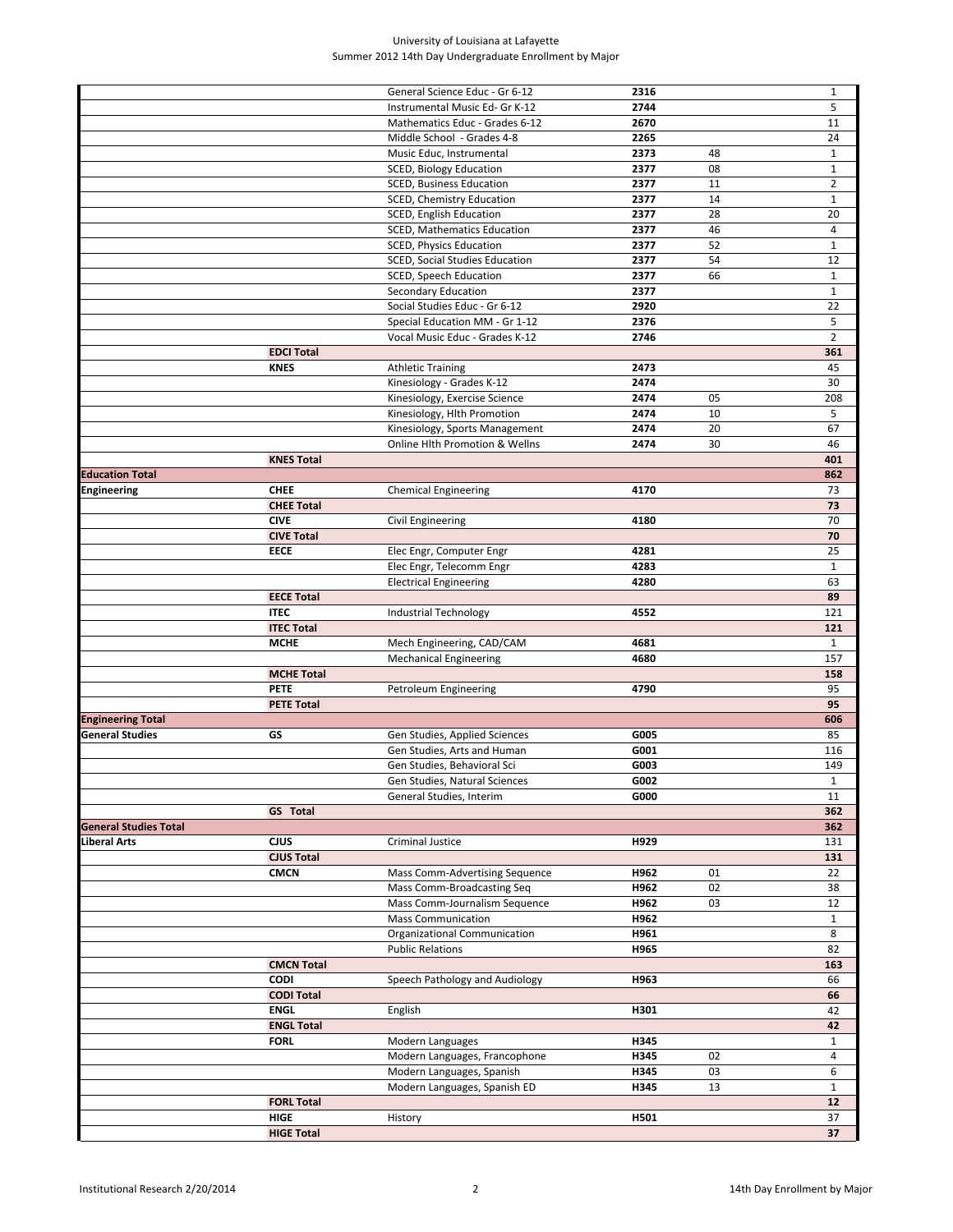#### University of Louisiana at Lafayette Summer 2012 14th Day Undergraduate Enrollment by Major

|                                 | LA                | Moving Image Arts                     | H541         |    | 25                      |
|---------------------------------|-------------------|---------------------------------------|--------------|----|-------------------------|
|                                 |                   | <b>Undeclared Liberal Arts</b>        | H009         |    | 15                      |
|                                 | LA Total          |                                       |              |    | 40                      |
|                                 | <b>POLS</b>       | <b>International Relations</b>        | H921         | 02 | $\overline{4}$          |
|                                 |                   | <b>Political Science</b>              | H921         |    | 38                      |
|                                 |                   | Political Science - Pre-Law           | H921         | 01 | 34                      |
|                                 | <b>POLS Total</b> |                                       |              |    | 76                      |
|                                 | <b>PSYC</b>       | Psychology                            | H870         |    | 162                     |
|                                 | <b>PSYC Total</b> |                                       |              |    | 162                     |
|                                 | SOCI              | Anthropology                          | H924         |    | 12                      |
|                                 |                   | Child and Family Studies              | H481         |    | 77                      |
|                                 |                   | Sociology                             | H925         |    | 52                      |
|                                 | <b>SOCI Total</b> |                                       |              |    | 141                     |
| Liberal Arts Total              |                   |                                       |              |    | 870                     |
|                                 |                   |                                       |              |    |                         |
| Nursing                         | <b>ALHP</b>       | Dietetics                             | 5486<br>5487 |    | 38<br>4                 |
|                                 |                   | <b>Health Services Administration</b> |              |    |                         |
|                                 |                   | Pre-Dental Hygiene                    | 5773         |    | 19                      |
|                                 | <b>ALHP Total</b> |                                       |              |    | 61                      |
|                                 | <b>BSN</b>        | Mobility in Nursing Education         | 5770         | 01 | $\mathbf{1}$            |
|                                 |                   | Nursing                               | 5770         |    | 305                     |
|                                 | <b>BSN Total</b>  |                                       |              |    | 306                     |
|                                 | HIM               | <b>Health Information Management</b>  | 5728         |    | 57                      |
|                                 | <b>HIM Total</b>  |                                       |              |    | 57                      |
| <b>Nursing Total</b>            |                   |                                       |              |    | 424                     |
| Sciences                        | <b>BIOL</b>       | Biology                               | <b>S117</b>  |    | 220                     |
|                                 |                   | Micro Biology                         | <b>S117</b>  | 20 | 5                       |
|                                 |                   | Microbiology                          | <b>S721</b>  |    | $\overline{7}$          |
|                                 |                   | Pre Vet Two Year Transfer             | S064         |    | 5                       |
|                                 |                   | Pre-Med Tech, Transfer Program        | <b>S727</b>  |    | 5                       |
|                                 |                   | Resource Biology/Biodiversity         | <b>S118</b>  |    | 3                       |
|                                 | <b>BIOL Total</b> |                                       |              |    | 245                     |
|                                 | <b>CHEM</b>       | Chemistry                             | S161         |    | 31                      |
|                                 |                   | Pre-Pharmacy Two Year Transfer        | S162         |    | 38                      |
|                                 | <b>CHEM Total</b> |                                       |              |    | 69                      |
|                                 | <b>CMIX</b>       | <b>Business Informatics</b>           | <b>S300</b>  | 01 | 17                      |
|                                 |                   | Digital Media Technology              | <b>S300</b>  | 03 | 6                       |
|                                 |                   | <b>Healthcare Informatics</b>         | <b>S300</b>  | 02 | 3                       |
|                                 |                   | <b>Systems Administration</b>         | <b>S300</b>  | 04 | 10                      |
|                                 | <b>CMIX Total</b> |                                       |              |    | 36                      |
|                                 | <b>CMPS</b>       | Computer Science                      | S191         |    | 80                      |
|                                 | <b>CMPS Total</b> |                                       |              |    | 80                      |
|                                 | <b>GEOL</b>       | Geology                               | S410         |    | 32                      |
|                                 | <b>GEOL Total</b> |                                       |              |    | 32                      |
|                                 | <b>GEOS</b>       | <b>Environmental Quality</b>          | <b>S200</b>  | 02 | $\overline{7}$          |
|                                 |                   | Soil and Water Conservation           | <b>S200</b>  | 01 | $\overline{2}$          |
|                                 | <b>GEOS Total</b> |                                       |              |    | 9                       |
|                                 | <b>MATH</b>       | Mathematics                           | S671         |    | 17                      |
|                                 | <b>MATH Total</b> |                                       |              |    | 17                      |
|                                 | <b>PHYS</b>       | Physics                               | <b>S830</b>  |    | 3                       |
|                                 | <b>PHYS Total</b> |                                       |              |    | $\overline{\mathbf{3}}$ |
|                                 | <b>RRES</b>       | Agribusiness, Concentration           | <b>S128</b>  | 01 | $\mathbf{1}$            |
|                                 |                   | Animal Science, Concentration         | <b>S128</b>  | 02 | 19                      |
|                                 |                   | Environmental & Sustainable Re        | S034         |    |                         |
|                                 |                   | Landscape& Horticulture Mgmt          | <b>S128</b>  | 04 | 12<br>3                 |
|                                 |                   | Nat. Resources&Envir Quality          |              | 01 | 5                       |
|                                 |                   |                                       | S034         |    |                         |
|                                 |                   | Plant Science, Concentration          | <b>S128</b>  | 03 | 3                       |
|                                 |                   | Pre Vet Two Year Transfer             | S063         |    | $\mathbf{1}$            |
|                                 |                   | Res Conservation&Comm Sustain         | S034         | 02 | $\overline{2}$          |
|                                 | <b>RRES Total</b> |                                       |              |    | 46                      |
|                                 | SI                | <b>Undeclared Science</b>             | S009         |    | 5                       |
|                                 | SI Total          |                                       |              |    | 5                       |
| <b>Sciences Total</b>           |                   |                                       |              |    | 542                     |
| <b>University College</b>       | UC                | Doors Program                         | 7008         |    | 11                      |
|                                 |                   | High School - Dual Enrollment         | 7012         |    | 12                      |
|                                 |                   | Non-ULL Cross Enrollment              | 7100         |    | $\mathbf{1}$            |
|                                 |                   | Post Baccalaureate                    | 7001         |    | 28                      |
|                                 |                   | Summer Visitor                        | 7003         |    | 92                      |
|                                 | UC Total          |                                       |              |    | 144                     |
| <b>University College Total</b> |                   |                                       |              |    | 144                     |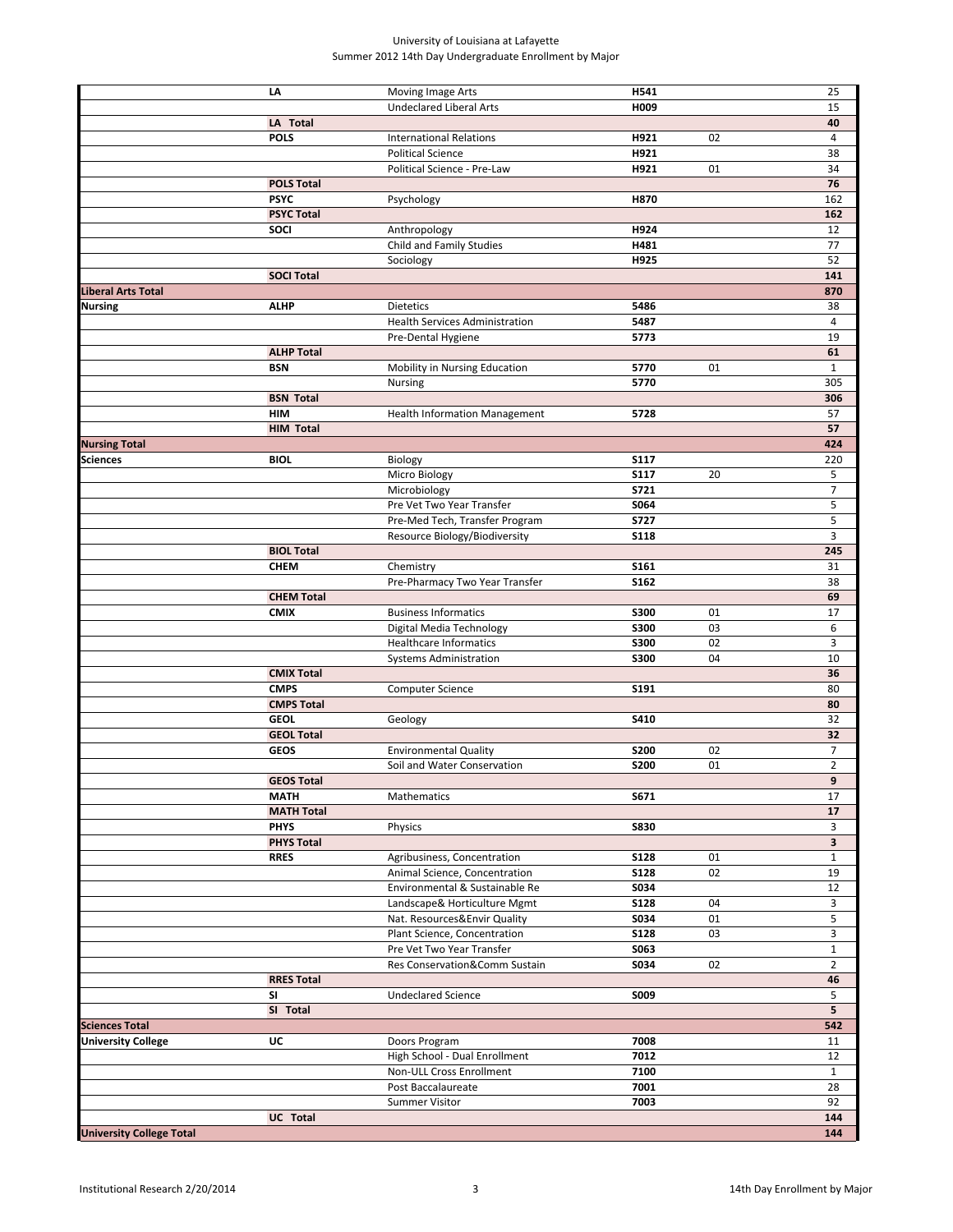**Grand Total 4749**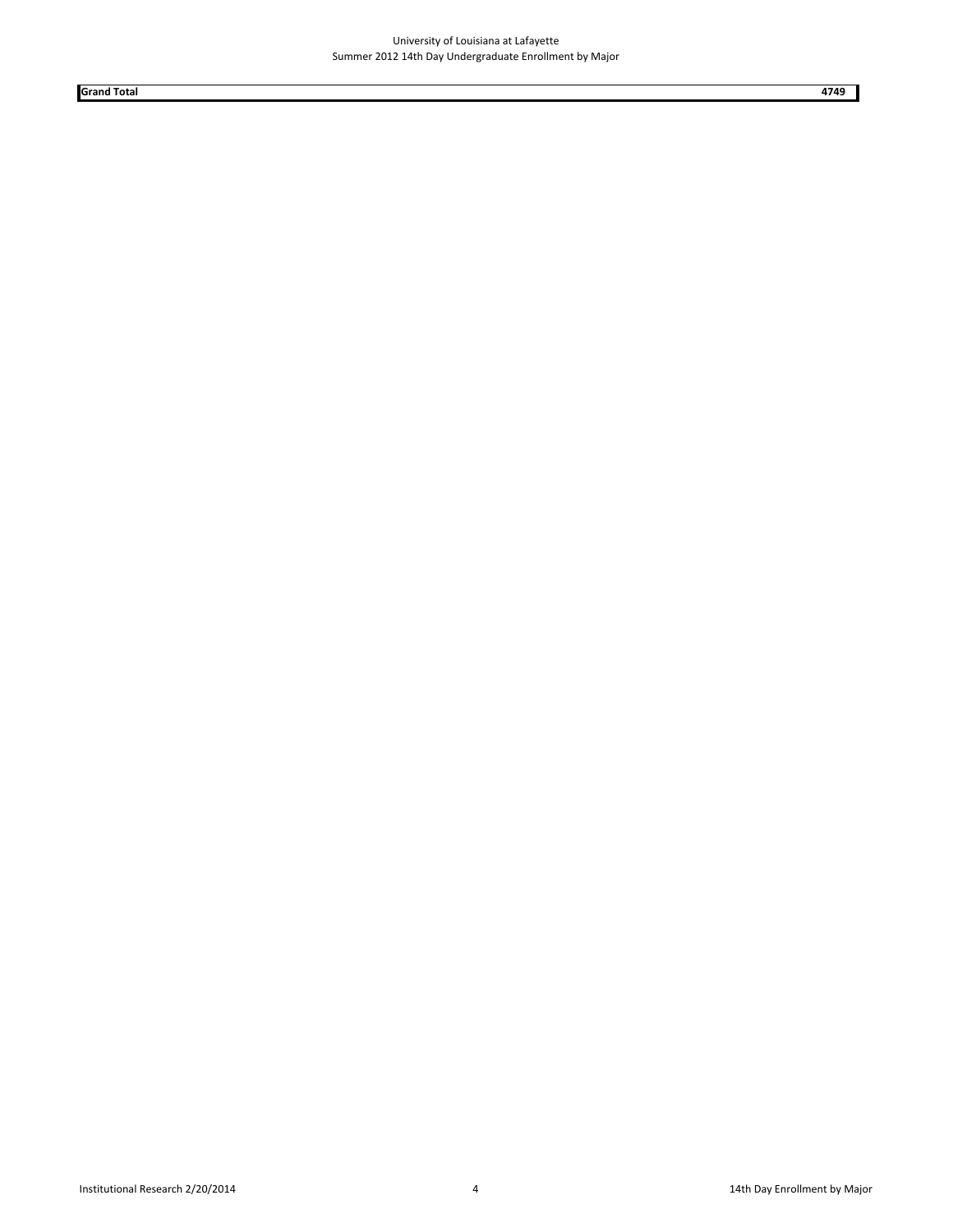# University of Louisiana at Lafayette Summer 2012 14th Day Graduate Enrollment by Major

| <b>College</b>               | <b>Department</b>                | <b>Major Name</b>                 | <b>Major</b><br>Submajor<br>8085 | <b>Total</b>            |
|------------------------------|----------------------------------|-----------------------------------|----------------------------------|-------------------------|
| Arts                         | <b>ARCH</b><br><b>ARCH Total</b> | Architecture                      |                                  | 31<br>31                |
| <b>Arts Total</b>            |                                  |                                   |                                  | 31                      |
| <b>Business</b>              | <b>MBA</b>                       | Health Care Administration        | 8121                             | 16                      |
|                              |                                  | Masters of Business Admin         | 8120                             | 70                      |
|                              | <b>MBA Total</b>                 |                                   |                                  | 86                      |
| <b>Business Total</b>        |                                  |                                   |                                  | 86                      |
| Education                    | <b>COUE</b>                      | <b>Counselor Education</b>        | 8010                             | 45                      |
|                              | <b>COUE Total</b>                |                                   |                                  | 45                      |
|                              | <b>EDCI</b>                      | Curriculum and Instruction        | 8377                             | 9                       |
|                              |                                  | ELEM ED & SPEC ED M/MOD GR 1-5    | 8370                             | 6                       |
|                              |                                  | Gifted Education                  | 8378                             | 10                      |
|                              |                                  | SCND ED & SPEC ED M/MOD GR6-12    | 8379                             | 10                      |
|                              | <b>EDCI Total</b>                |                                   |                                  | 35                      |
|                              | <b>EDFL</b>                      | <b>Educational Leadership</b>     | 8387                             | 40                      |
|                              |                                  | Educational Leadership Ed.D.      | 8389                             | 65                      |
|                              |                                  | Grad Cert NPS Administration      | <b>8C01</b>                      | 8<br>113                |
| <b>Education Total</b>       | <b>EDFL Total</b>                |                                   |                                  | 193                     |
| <b>Engineering</b>           | <b>CHEE</b>                      | <b>Chemical Engineering MSE</b>   | 8173                             | $\mathbf{1}$            |
|                              |                                  | Engineering, Chemical Option      | 8172                             | $\mathbf 1$             |
|                              | <b>CHEE Total</b>                |                                   |                                  | $\overline{2}$          |
|                              | <b>CIVE</b>                      | Civil Engineering MSE             | 8183                             | $\mathbf{1}$            |
|                              |                                  | Engineering, Civil Option         | 8182                             | $\mathbf 1$             |
|                              | <b>CIVE Total</b>                |                                   |                                  | $\overline{2}$          |
|                              | <b>EECE</b>                      | <b>Computer Engineering</b>       | 8283                             | 6                       |
|                              |                                  |                                   | 8289                             | 6                       |
|                              |                                  | <b>Electrical MSE</b>             | 8285                             | $\mathbf 1$             |
|                              | <b>EECE Total</b>                |                                   |                                  | 13                      |
|                              | <b>ENGR</b>                      | Ph.D. Systems Engineering ELEE    | 8286                             | $\mathbf{1}$            |
|                              |                                  | Ph.D. Systems Engineering PETE    | 8794                             | $\mathbf 1$             |
|                              | <b>ENGR Total</b>                |                                   |                                  | $\overline{2}$          |
|                              | <b>MCHE</b>                      | Engineering, Mechanical Opt       | 8682                             | $\mathbf{1}$            |
|                              |                                  | <b>Mechanical Engineering MSE</b> | 8683                             | $\overline{2}$          |
|                              | <b>MCHE Total</b>                |                                   |                                  | $\overline{\mathbf{3}}$ |
|                              | <b>PETE</b>                      | Engineering, Petroleum Opt        | 8792                             | 5                       |
|                              |                                  | Petroleum Engineering MSE         | 8793                             | $\overline{2}$          |
|                              | <b>PETE Total</b>                |                                   |                                  | $\overline{7}$          |
| <b>Engineering Total</b>     |                                  |                                   |                                  | 29                      |
| <b>Graduate School</b>       | GR                               | <b>Entree Program</b>             | 8001                             | 35                      |
|                              | <b>GR</b> Total                  | Masters Plus 30                   | 8008                             | 3<br>38                 |
| <b>Graduate School Total</b> |                                  |                                   |                                  | 38                      |
| Liberal Arts                 | <b>CMCN</b>                      | Communication                     | 8961                             | 8                       |
|                              | <b>CMCN Total</b>                |                                   |                                  | 8                       |
|                              | <b>CODI</b>                      | Appl Language & Speech Science    | 8969                             | 10                      |
|                              |                                  | Speech Pathology/Audiology        | 8963                             | 60                      |
|                              | <b>CODI Total</b>                |                                   |                                  | 70                      |
|                              | <b>ENGL</b>                      | English                           | 8301                             | $\overline{4}$          |
|                              |                                  |                                   | 8306                             | 25                      |
|                              | <b>ENGL Total</b>                |                                   |                                  | 29                      |
|                              | <b>FORL</b>                      | French                            | 8341                             | $\mathbf{1}$            |
|                              | <b>FORL Total</b>                |                                   |                                  | ${\bf 1}$               |
|                              | HIGE                             | History                           | 8501                             | 9                       |
|                              | <b>HIGE Total</b>                |                                   |                                  | 9                       |
|                              | <b>PSYC</b>                      | Psychology                        | 8872                             | 11                      |
|                              | <b>PSYC Total</b>                |                                   |                                  | 11                      |
| <b>Liberal Arts Total</b>    |                                  |                                   |                                  | 128                     |
| <b>Nursing</b>               | <b>MSN</b>                       | <b>Family Nurse Practitioner</b>  | 8778                             | 37                      |
|                              |                                  | Fmly Psyc/MNTL Hlth Nurse Prac    | 877A                             | $\mathbf{1}$            |
|                              |                                  | MSN Adult Psych & Mental Hith     | 8774                             | $\mathbf{1}$            |
|                              |                                  | MSN Nurse Educator                | 8777                             | $\overline{2}$          |
|                              | <b>MSN Total</b>                 |                                   |                                  | 41                      |
| <b>Nursing Total</b>         |                                  |                                   |                                  | 41                      |
| <b>Sciences</b>              | <b>BIOL</b>                      | Biology                           | 8111                             | $\overline{2}$          |
|                              |                                  | Biology, Environ& Evolutionary    | 8119                             | 26                      |